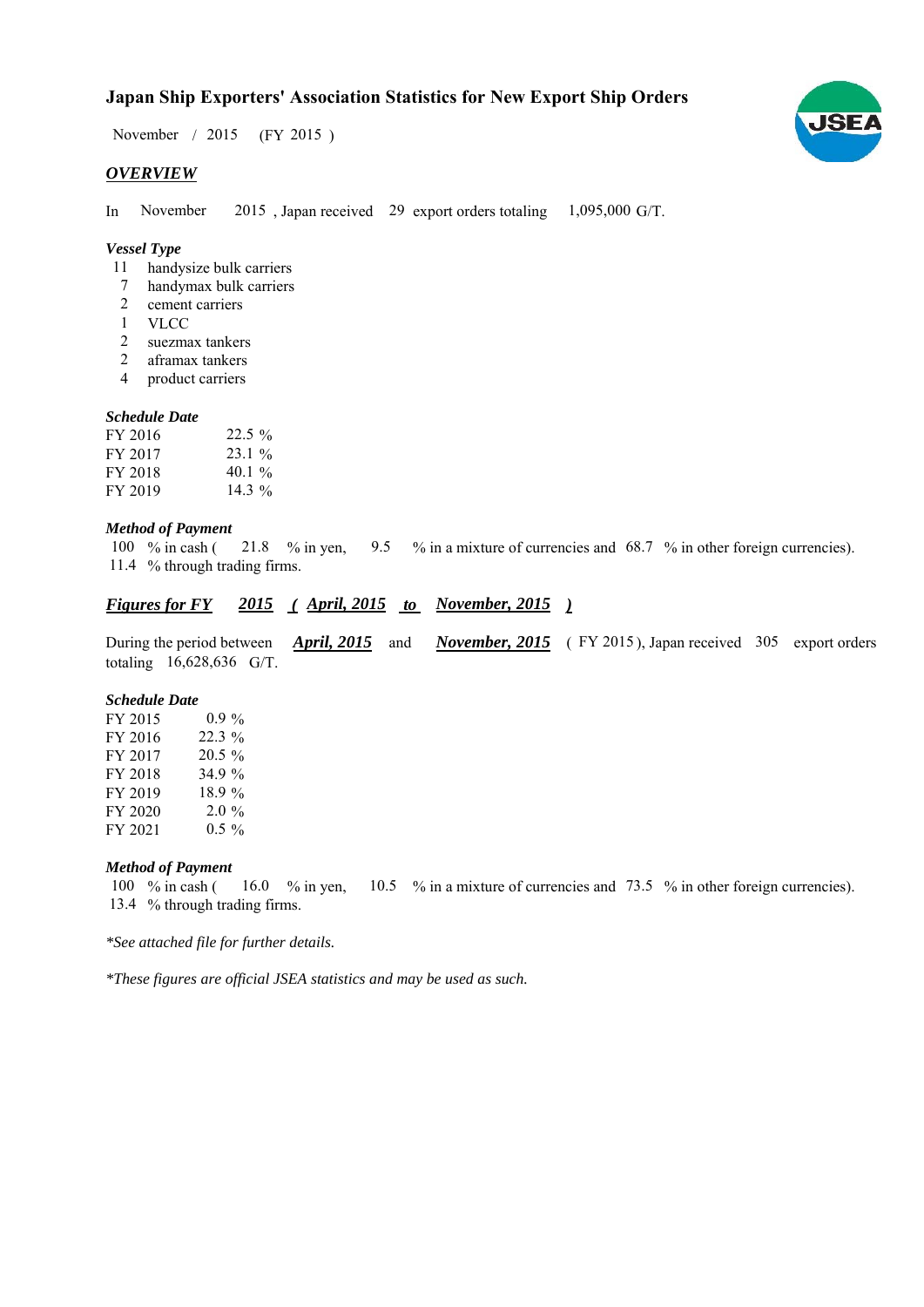## New Export Orders Placed in November 2015 (FY 2015) Based on Fiscal Year

JSEA (December 2015)

| Description              |     | Apr 14 to Mar 15 |           | Apr $15$ to July $15$ |     | August 2015 |      | September 2015 |     | October 2015 |           | November 2015 |      | Apr 15 to Nov 15 |     | Jan 15 to Nov 15 |  |
|--------------------------|-----|------------------|-----------|-----------------------|-----|-------------|------|----------------|-----|--------------|-----------|---------------|------|------------------|-----|------------------|--|
|                          | No. | G/T              | No.       | G/T                   | No. | G/T         | No.  | G/T            | No. | G/T          | No.       | G/T           | No.  | G/T              | No. | G/T              |  |
| General Cargos           | 20  | ,759,860         | <b>20</b> | 2,013,388             |     | 140,000     | 15 I | 364,550        | 10  | 1,764,799    |           |               | 47   | 4,282,737        | 49  | 4,570,737        |  |
| <b>Bulk Carriers</b>     | 208 | 8,162,290        | 94        | 3,904,850             | 18  | 1,087,800   | 19   | 600,500        | 28  | 1,251,050    | <b>20</b> | 530,500       | 1791 | 7,374,700        | 218 | 8,871,640        |  |
| Tankers                  | 44  | 2,959,400        | 48        | 3,037,999             |     | 330,100     | 61   | 560,500        |     | 478,100      |           | 564,500       | 79   | 4,971,199        | 941 | 6,515,599        |  |
| <b>Combined Carriers</b> |     |                  |           |                       |     |             |      |                |     |              |           |               |      |                  |     |                  |  |
| Others                   |     |                  |           |                       |     |             |      |                |     |              |           |               |      |                  |     |                  |  |
| Total                    | 272 | 12,881,550       | 162       | 8,956,237             | 27  | .557,900    | 40   | .525.550       | 47  | 3,493,949    | 29        | 1,095,000     | 305  | 16,628,636       | 361 | 19,957,976       |  |
| FY 2015 / FY 2014 (%)    |     | $*78.1$          |           | 152.3                 |     | 352.3       |      | 336.0          |     | 286.4        |           | 323.2         |      | 199.5            |     | ** $146.4$       |  |
| In CGT                   |     | 6,285,421        |           | 4,140,711             |     | 760,044     |      | 878,364        |     | 1,501,532    |           | 511,912       |      | 7,792,563        |     | 9,366,105        |  |

*Figures for shipbuilding orders of 500 G/T and over for export as steel vessels placed with JSEA members are covered.*

\*FY 2014/FY2013

\*\*Calendar Year 2015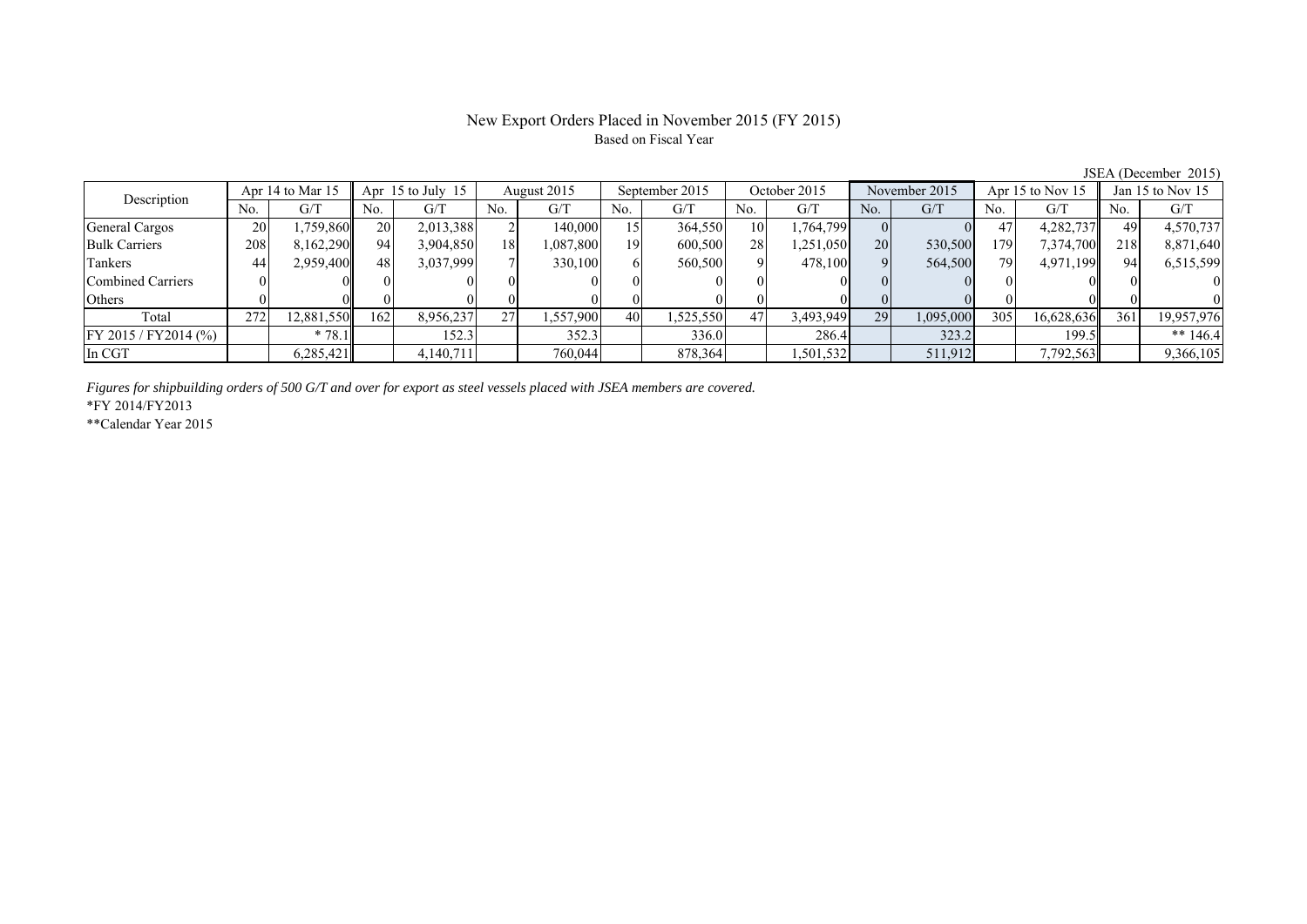# Export Ships Delivered in November 2015 (FY 2015) Based on Fiscal Year

| .                     |     |                  |                       |           |             |         |                |         |              |         |               |         |                      |           |                      |            |
|-----------------------|-----|------------------|-----------------------|-----------|-------------|---------|----------------|---------|--------------|---------|---------------|---------|----------------------|-----------|----------------------|------------|
| Description           |     | Apr 14 to Mar 15 | Apr $15$ to July $15$ |           | August 2015 |         | September 2015 |         | October 2015 |         | November 2015 |         | Apr $15$ to Nov $15$ |           | Jan $15$ to Nov $15$ |            |
|                       | No. | G/T              | No.                   | G/T       | No.         | G/T     | No.            | G/T     | No.          | G/T     | No.           | G/T     | No.                  | G/T       | No.                  | G/T        |
| General Cargos        | 14  | 558,741          |                       | 546,366   |             |         |                | 9,865   |              |         |               |         |                      | 556,231   |                      | 836,818    |
| <b>Bulk Carriers</b>  | 251 | 10,124,499       | 89                    | 3,269,676 | 14          | 625,797 | 24             | 892.421 | 19           | 683,598 |               | 403,414 | 155                  | 5,874,906 | 243                  | 9,442,114  |
| Tankers               |     | 1.081.5811       |                       | 21,122    |             |         |                | 90,374  |              | 16,222  |               | 136,739 |                      | 264,457   |                      | 342,891    |
| Combined Carriers     |     |                  |                       |           |             |         |                |         |              |         |               |         | $\Omega$             |           |                      |            |
| Others                |     |                  |                       |           |             |         |                |         |              | 9.269   |               |         |                      | 9.269     |                      | 9.269      |
| Total                 | 282 | 11,764,821       | 99                    | 3,837,164 | 14          | 625,797 | 29             | 992,660 | 22           | 709,089 | 10            | 540,153 | 174                  | 6,704,863 | 271                  | 10,631,092 |
| FY 2015 / FY 2014 (%) |     | $*98.0$          |                       | 104.7     |             | 131.4   |                | 76.2    |              | 49.2    |               | 87.4    |                      | 89.3      |                      | ** 94.7    |
| In CGT                |     | 5,461,524        |                       | ,828,304  |             | 271,068 |                | 489,183 |              | 355,680 |               | 271,301 |                      | 3,215,536 |                      | 5,014,046  |

*Deliveries of new shipbuilding orders of 500 G/T and over for export as steel vessels placed with JSEA members are covered.*

\*FY 2014/FY2013

\*\*Calendar Year 2015

JSEA (December 2015)